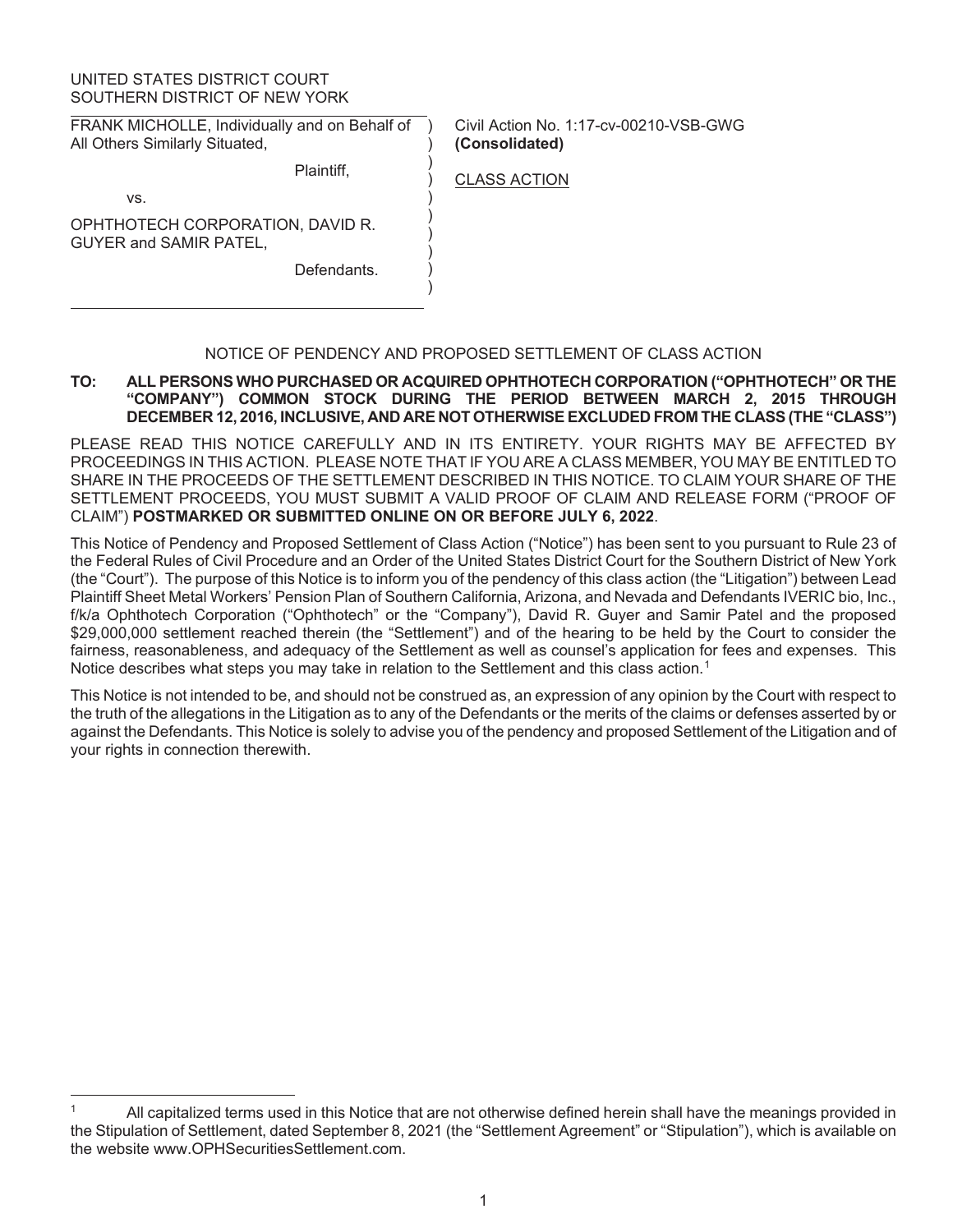| YOUR LEGAL RIGHTS AND OPTIONS IN THIS SETTLEMENT        |                                                                                                                                                                                                                                                                                                                                                                                                                                                                                                                                                                                                                                                                                                               |  |  |  |  |
|---------------------------------------------------------|---------------------------------------------------------------------------------------------------------------------------------------------------------------------------------------------------------------------------------------------------------------------------------------------------------------------------------------------------------------------------------------------------------------------------------------------------------------------------------------------------------------------------------------------------------------------------------------------------------------------------------------------------------------------------------------------------------------|--|--|--|--|
| <b>SUBMIT A PROOF OF</b><br><b>CLAIM FORM</b>           | The only way to be eligible to receive a payment from the Settlement. Proof of Claim forms<br>must be postmarked or submitted online on or before July 6, 2022.                                                                                                                                                                                                                                                                                                                                                                                                                                                                                                                                               |  |  |  |  |
| <b>EXCLUDE YOURSELF</b>                                 | Get no payment. This is the only option that <b>potentially</b> allows you to ever be part of any<br>other lawsuit against the Defendants or any other Released Persons about the legal claims<br>being resolved by this Settlement. Should you elect to exclude yourself from the Class, you<br>should understand that Defendants and the other Released Defendant Parties will have the<br>right to assert any and all defenses they may have to any claims that you may seek to<br>assert, including, without limitation, the defense that any such claims are untimely under<br>applicable statutes of limitations and statutes of repose. Exclusions must be postmarked<br>on or before August 18, 2022. |  |  |  |  |
| <b>OBJECT</b>                                           | Write to the Court about why you do not like the Settlement, the Plan of Allocation, and/or the<br>request for attorneys' fees and expenses. You will still be a Member of the Class. Objections<br>must be received by the Court and counsel on or before August 1, 2022. If you submit a<br>written objection, you may (but do not have to) attend the hearing.                                                                                                                                                                                                                                                                                                                                             |  |  |  |  |
| <b>GO TO THE HEARING ON</b><br><b>SEPTEMBER 8, 2022</b> | Ask to speak in Court about the fairness of the Settlement. Requests to speak must be<br>received by the Court and counsel on or before August 1, 2022.                                                                                                                                                                                                                                                                                                                                                                                                                                                                                                                                                       |  |  |  |  |
| <b>DO NOTHING</b>                                       | Receive no payment. You will, however, still be a Member of the Class, which means that<br>you give up your right to ever be part of any other lawsuit against the Defendants or any<br>other Released Defendant Parties about the legal claims being resolved by this Settlement<br>and you will be bound by any judgments or orders entered by the Court in the Litigation.                                                                                                                                                                                                                                                                                                                                 |  |  |  |  |

# **SUMMARY OF THIS NOTICE**

# **Statement of Class Recovery**

Pursuant to the Settlement described herein, a \$29 million settlement fund has been established. Based on Lead Plaintiff's estimate of the number of shares of Ophthotech common stock eligible to recover under the Settlement, the average distribution per share under the Plan of Allocation is approximately \$1.43 before deduction of any taxes on the income earned on the Settlement Amount thereof, notice and administration costs, and the attorneys' fees and expenses as determined by the Court. **Class Members should note, however, that these are only estimates.** A Class Member's actual recovery will be a proportion of the Net Settlement Fund determined by that claimant's claims as compared to the total claims of all Class Members who submit acceptable Proofs of Claim. An individual Class Member may receive more or less than this estimated average amount. *See* Plan of Allocation set forth and discussed at pages 9-11 below for more information on the calculation of your claim.

#### **Statement of Potential Outcome of Case**

The Settling Parties disagree on both liability and damages and do not agree on the amount of damages that would be recoverable if the Class prevailed on each claim alleged. Defendants deny that they are liable to the Class and deny that the Class has suffered any damages. The issues on which the parties disagree are many, but include: (1) whether Defendants engaged in conduct that would give rise to any liability to the Class under the federal securities laws, or any other laws; (2) whether Defendants have valid defenses to any such claims of liability; (3) the appropriate economic model for determining the amount by which the prices of Ophthotech common stock were allegedly artificially inflated (if at all) during the Class Period; (4) the amount, if any, by which the prices of Ophthotech common stock were allegedly artificially inflated (if at all) during the Class Period; (5) the effect of various market forces on the prices of Ophthotech common stock at various times during the Class Period; (6) the extent to which external factors influenced the prices of Ophthotech common stock at various times during the Class Period; (7) the extent to which the various matters that Lead Plaintiff alleged were materially false or misleading influenced (if at all) the prices of Ophthotech common stock at various times during the Class Period; and (8) the extent to which the various allegedly adverse material facts that Lead Plaintiff alleged were omitted influenced (if at all) the prices of Ophthotech common stock at various times during the Class Period.

#### **Statement of Attorneys' Fees and Expenses Sought**

Since the action's inception, Lead Counsel has expended considerable time and effort in the prosecution of this Litigation on a wholly contingent basis and has advanced the expenses of the Litigation in the expectation that if it was successful in obtaining a recovery for the Class, it would be paid from such recovery. Lead Counsel will apply to the Court for an award of attorneys' fees not to exceed thirty percent (30%) of the Settlement Amount, plus expenses not to exceed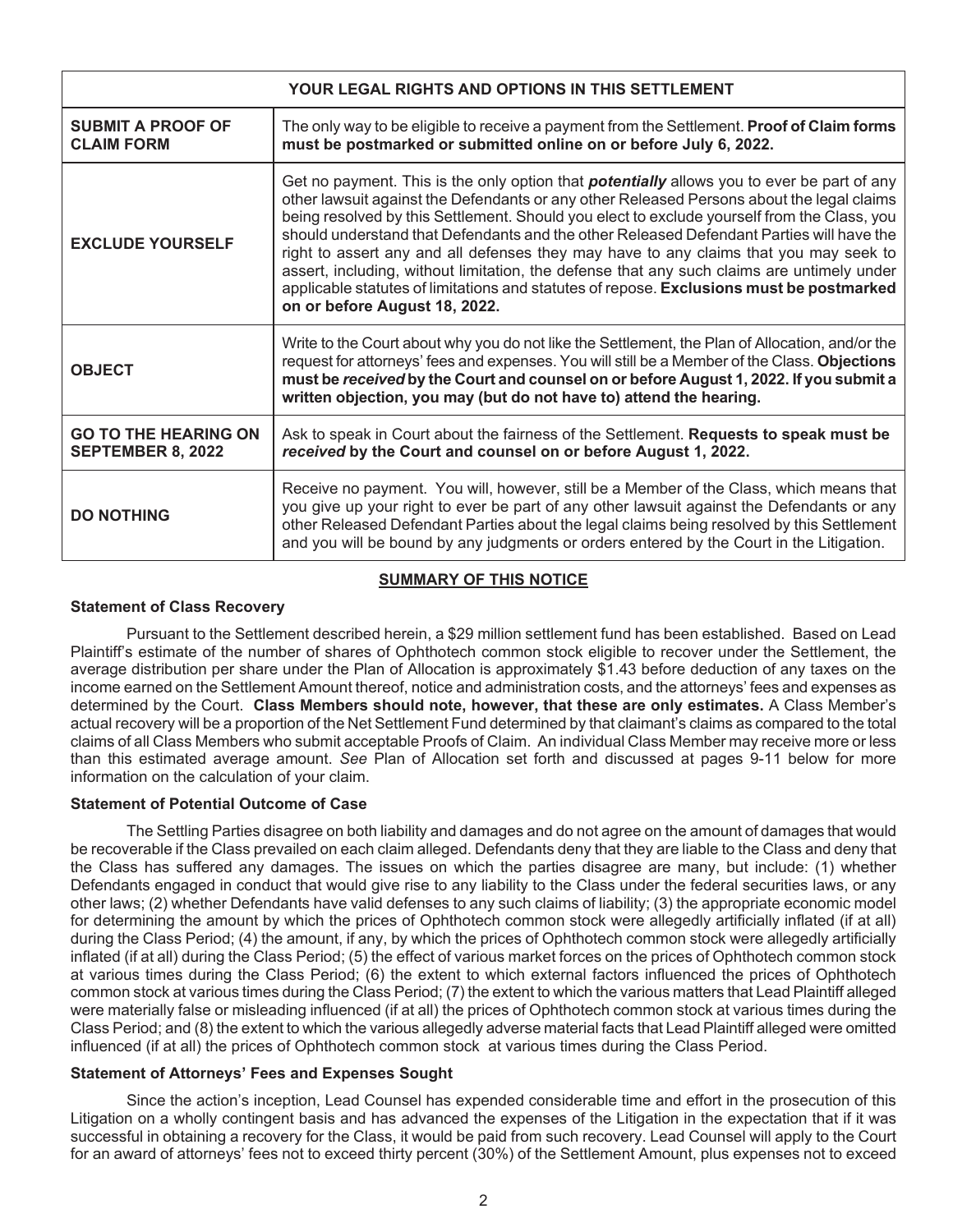\$500,000, plus interest earned on both amounts at the same rate as earned by the Settlement Fund. This amount may include a request by the Lead Plaintiff for an award in connection with its representation of the Class. If the amounts requested are approved by the Court, the average cost per share of Ophthotech common stock will be approximately \$0.43.

# **Further Information**

For further information regarding the Litigation, this Notice or to review the Stipulation, please contact the Claims Administrator toll-free at 1-888-808-4866, or visit the website www.OPHSecuritiesSettlement.com.

You may also contact a representative of counsel for the Class: Rick Nelson, Shareholder Relations, Robbins Geller Rudman & Dowd LLP, 655 West Broadway, Suite 1900, San Diego, CA 92101, 1-800-449-4900, www.rgrdlaw.com.

# **Please Do Not Call the Court or Defendants with Questions About the Settlement.**

# **Reasons for the Settlement**

Lead Plaintiff's principal reason for entering into the Settlement is the benefit to the Class now, without further risk or the delays inherent in continued litigation. The cash benefit under the Settlement must be considered against the significant risk that a smaller recovery – or, indeed, no recovery at all – might be achieved after contested motions, trial, and likely appeals, a process that could last several years into the future. For the Defendants, who have denied and continue to deny all allegations of liability, fault, or wrongdoing whatsoever, the principal reason for entering into the Settlement is to eliminate the uncertainty, risk, costs, and burdens inherent in any litigation, especially in complex cases such as this Litigation. Defendants have concluded that further conduct of this Litigation could be protracted and distracting.

# **BASIC INFORMATION**

# **1. Why did I get this Notice package?**

This Notice was sent to you pursuant to an Order of a U.S. District Court because you or someone in your family or an investment account for which you serve as custodian may have purchased or acquired Ophthotech common stock during the period between March 2, 2015 through and including December 12, 2016 (the "Class Period").

This Notice explains the class action lawsuit, the Settlement, Class Members' legal rights in connection with the Settlement, what benefits are available, who is eligible for them, and how to get them.

The Court in charge of the Litigation is the United States District Court for the Southern District of New York, and the case is known as *Micholle v. Ophthotech Corporation, et al.*, No. 1:17-cv-00210-VSB-GWG. The case has been assigned to the Honorable Vernon S. Broderick. The institution representing the Class is the Lead Plaintiff, and the company and individuals it sued and who have now settled are called the Defendants.

# **2. What is this lawsuit about?**

Lead Plaintiff's Consolidated Amended Complaint for Violations of the Federal Securities Laws (the "Complaint"), filed on June 4, 2018, alleges that Defendants violated §§10(b) and 20(a) of the Securities Exchange Act of 1934 (the "Exchange Act"). More specifically, Lead Plaintiff alleges that, throughout the Class Period (March 2, 2015 through December 12, 2016, inclusive), Defendants made materially false and misleading statements and/or failed to disclose adverse information regarding the clinical trials for Fovista, the Company's leading drug candidate, which caused the price of Ophthotech's common stock to trade at artificially inflated prices, until the market learned of the allegedly false and misleading statements, and the Company's share price significantly declined. Defendants deny the Complaint's allegations and contend that they did not violate the Exchange Act.

On July 27, 2018, Defendants moved to dismiss the Complaint for failure to state a claim under the Private Securities Litigation Reform Act of 1995 (the "PSLRA") and Rules 9(b) and 12(b)(6) of the Federal Rules of Civil Procedure. Lead Plaintiff opposed the motion and moved to strike certain documents submitted with Defendants' motion on October 12, 2018. Defendants filed their reply in support of the motion to dismiss and opposition to the motion to strike on November 19, 2018. Lead Plaintiff filed its reply to the motion to strike on December 10, 2018. On September 18, 2019, the Court granted in part and denied in part Defendants' motion to dismiss, and granted in part and denied in part Lead Plaintiff's motion to strike.

Defendants answered the Complaint on November 18, 2019.

Lead Plaintiff moved for class certification on June 12, 2020. Defendants filed their notice of non-opposition to the motion on August 11, 2020.

The parties engaged in extensive pre-trial discovery. In response to Lead Plaintiff's requests, Defendants and third parties produced over 2.8 million pages of documents, and Lead Plaintiff conducted three depositions. The parties thereafter sought and obtained a discovery stay while they attempted mediation.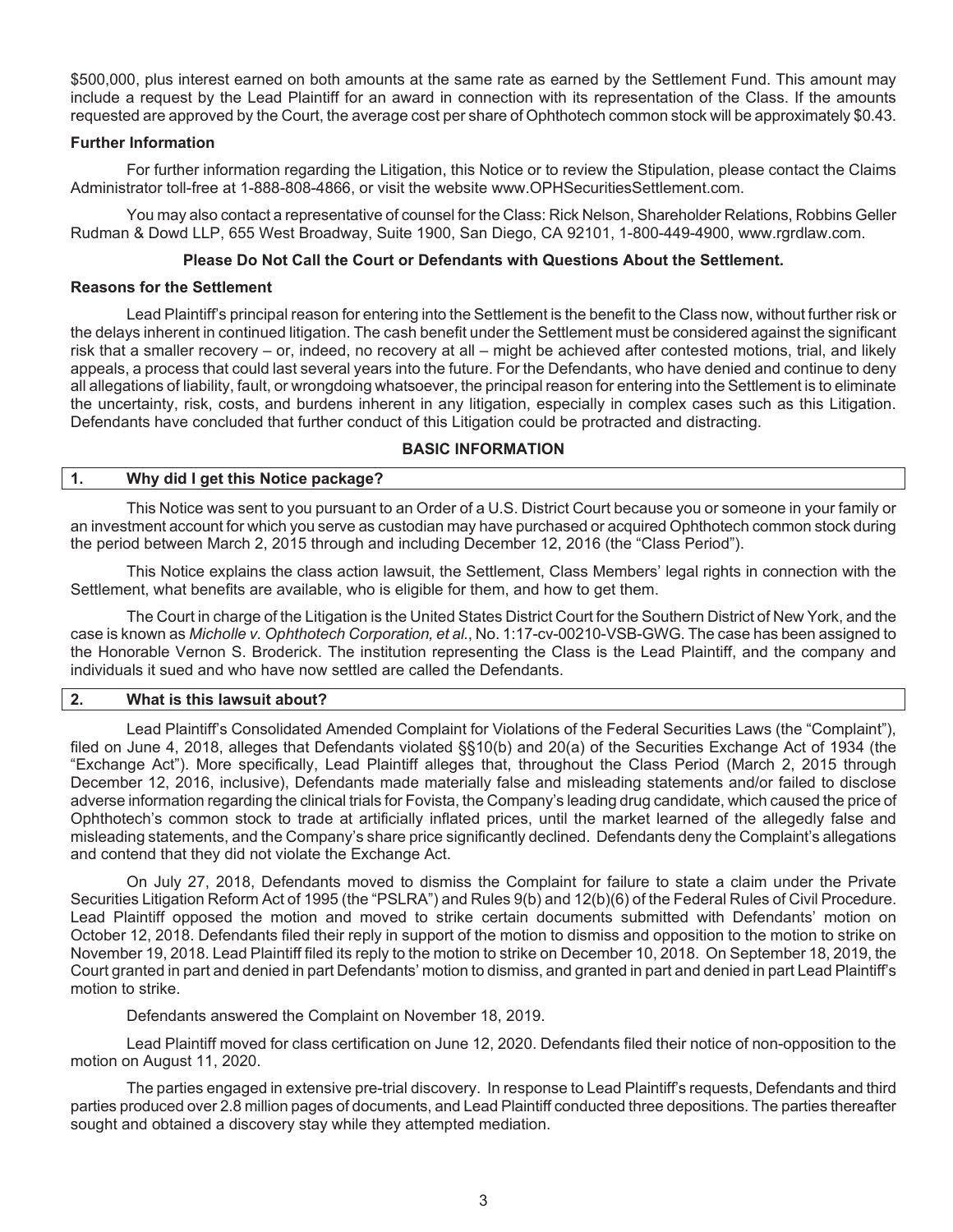On June 21, 2021, the Settling Parties participated in a confidential mediation with the Hon. Layn R. Phillips (Ret.), an experienced mediator. The mediation was preceded by the submission and exchange of mediation statements by the Settling Parties. The Settling Parties engaged in good faith negotiations, but did not reach a settlement. The Settling Parties continued to engage in arm's-length negotiations and on July 1, 2021, accepted the mediator's proposal to resolve the Litigation. The agreement included, among other things, the Settling Parties' agreement to settle the Litigation in return for a cash payment of \$29,000,000 for the benefit of the Class, subject to the negotiation of the terms of a Stipulation of Settlement and approval by the Court. The Stipulation (together with the Exhibits thereto) reflects the final and binding agreement, and a compromise of all matters that are in dispute, between the Settling Parties.

Defendants deny each and all of the claims and contentions of wrongdoing alleged by Lead Plaintiff in the Litigation, as well as any and all allegations of fault, liability, wrongdoing, or damages whatsoever arising out of any of the conduct, statements, acts, or omissions that have been alleged, or that could have been alleged, in the Litigation. Defendants contend that they did not make any materially false or misleading statements, that they disclosed all material information required to be disclosed by the federal securities laws, and that any alleged misstatements or omissions were not made with the requisite intent or knowledge of wrongdoing. Defendants also contend that any losses allegedly suffered by Members of the Class were not caused by any allegedly false or misleading statements by them and/or were caused by intervening events. Defendants continue to believe that the claims asserted against them in the Litigation are without merit. Defendants also maintain that they have meritorious defenses to all claims that were raised or could have been raised in the Litigation.

#### **3. Why is there a settlement?**

The Court has not decided in favor of Defendants or the Lead Plaintiff. Instead, both sides agreed to the Settlement to avoid the distraction, costs, and risks of further litigation, and Lead Plaintiff agreed to the Settlement in order to ensure that Class Members will receive compensation.

#### **WHO IS IN THE SETTLEMENT**

#### **4. How do I know if I am a Member of the Class?**

The Court directed that everyone who fits this description is a Class Member: all Persons who purchased or acquired Ophthotech common stock during the period from March 2, 2015 through December 12, 2016, inclusive, except those Persons and entities that are excluded.

Excluded from the Class are: (i) Defendants; (ii) members of the immediate family of each Defendant; (iii) any Person who was an officer or director of Ophthotech during the Class Period; (iv) any entity in which any Defendant has or had a controlling interest; (v) any corporate parent and/or affiliate of Ophthotech; and (vi) the legal representatives, heirs, successors-in-interest, or assigns of any such excluded Person. Also excluded from the Class are those Persons who timely and validly exclude themselves therefrom by submitting a request for exclusion in accordance with the requirements set forth in question 11 below.

**Please Note:** Receipt of this Notice does not mean that you are a Class Member or that you will be entitled to receive a payment from the Settlement. If you are a Class Member and you wish to be eligible to participate in the distribution of proceeds from the Settlement, you are required to submit the Proof of Claim that is being distributed with this Notice and the required supporting documentation as set forth therein postmarked or submitted online on or before July 6, 2022.

#### **5. What if I am still not sure if l am included?**

If you are still not sure whether you are included, you can ask for free help. You can contact the Claims Administrator toll-free at 1-888-808-4866, or you can fill out and return the Proof of Claim form enclosed with this Notice package, to see if you qualify.

#### **THE SETTLEMENT BENEFITS – WHAT YOU GET**

# **6. What does the Settlement provide?**

The Settlement provides that, in exchange for the release of the Released Claims (defined below) and dismissal of the Litigation, Defendants have agreed to pay (or cause to be paid) \$29 million in cash to be distributed after taxes, tax expenses, notice and claims administration expenses, and approved fees and expenses, *pro rata*, to Class Members who send in a valid Proof of Claim form pursuant to the Court-approved Plan of Allocation. The Plan of Allocation is described in more detail at the end of this Notice.

#### **7. How much will my payment be?**

Your share of the Net Settlement Fund will depend on several things, including the total value of Ophthotech common shares represented by the valid Proof of Claim forms that Class Members send in, compared to the value of your claim, all as calculated under the Plan of Allocation discussed below.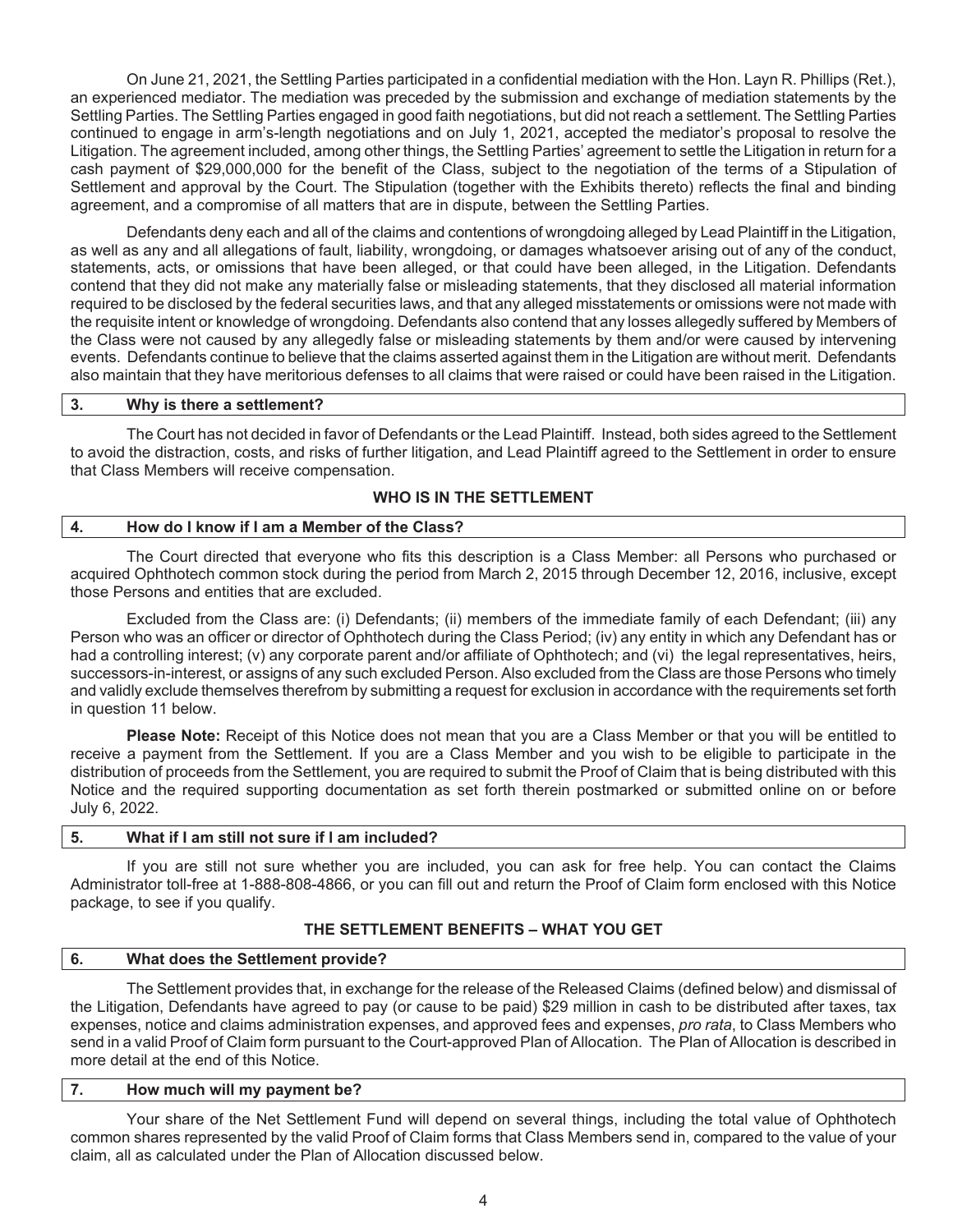# **HOW YOU GET A PAYMENT – SUBMITTING A CLAIM FORM**

# **8. How can I get a payment?**

To be eligible to receive a payment from the Settlement, you must submit a Proof of Claim form. A Proof of Claim form is enclosed with this Notice or it may be downloaded at www.OPHSecuritiesSettlement.com. Read the instructions carefully, fill out the Proof of Claim, include all the documents the form asks for, sign it, and **mail or submit it online so that it is postmarked or received no later than July 6, 2022**. The Proof of Claim form may be submitted online at www.OPHSecuritiesSettlement.com.

# **9. When would I get my payment?**

**The Court will hold a Settlement Hearing on September 8, 2022, at 2:00 p.m.**, to decide whether to approve the Settlement. If the Court approves the Settlement, there might be appeals. It is always uncertain whether appeals can be resolved, and if so, how long it would take to resolve them. It also takes time for all the Proofs of Claim to be processed. Please be patient.

#### **10. What am I giving up to get a payment or to stay in the Class?**

Unless you timely and validly exclude yourself, you are staying in the Class, and that means you cannot sue, continue to sue, or be part of any other lawsuit against Defendants or their Related Parties about the Released Claims (as defined below) in this case. It also means that all of the Court's orders will apply to you and legally bind you. If you remain a Class Member, and if the Settlement is approved, you will give up all "Released Claims" (as defined below), including "Unknown Claims" (as defined below), against the "Released Persons" (as defined below):

- x "Released Claims" means any and all rights, liabilities, suits, debts, obligations, demands, damages, losses, judgment, matters, issues, claims (including "Unknown Claims," as defined below), and causes of action, of every nature and description whatsoever, in law, equity, or otherwise, whether known or unknown, asserted or unasserted, accrued or unaccrued, fixed or contingent, liquidated or unliquidated, whether arising under federal, state, local, statutory, common or foreign law, or any other law, rule, or regulation, whether class and/or individual in nature, that Lead Plaintiff or any Class Member asserted or could have asserted in the Litigation, or could in the future assert in any court or forum based upon, related in any way to, in connection with, or arising from both: (a) the allegations, transactions, facts, matters or occurrences, errors, representations, misrepresentations, actions, failures to act, omissions, or corrective disclosures that were alleged, set forth, or referred to in the Litigation, and (b) the purchase or acquisition of Ophthotech common stock by any Class Member during the Class Period. "Released Claims" does not include: (i) derivative claims; (ii) ERISA claims; and (iii) claims to enforce the Settlement.
- x "Released Defendants' Claims" means any and all claims and causes of action of every nature and description whatsoever, including both known claims and Unknown Claims, against Lead Plaintiff, Lead Counsel or any Class Member that arise out of or relate in any way to the institution, prosecution, or settlement of the claims against Defendants in the Litigation, except for claims relating to the enforcement of the Settlement.
- x "Released Persons" means each and all of the Defendants, Defendants' Counsel and their Related Parties.
- x "Related Parties" means any Person's former, present or future parents, subsidiaries, divisions, controlling persons, associates, related entities and affiliates, any entity in which a Person has a controlling interest, and each and all of their respective present and former employees, members, partners, principals, officers, directors, controlling shareholders, agents, attorneys, advisors (including financial or investment advisors), accountants, auditors, consultants, underwriters, investment bankers, commercial bankers, entities providing fairness opinions, general or limited partners or partnerships, limited liability companies, members, joint ventures and insurers and reinsurers or co-insurers of each of them; as well as the predecessors, successors, estates, immediate family members, spouses, heirs, executors, trusts, trustees, administrators, agents, legal or personal representatives, assigns, and assignees of each of them.
- x "Unknown Claims" means (a) any and all Released Claims which any of the Releasing Plaintiff Parties do not know or suspect to exist in his, her, or its favor at the time of the release of the Released Defendant Parties, which, if known by him, her, or it, might have affected his, her, or its settlement with and release of the Released Defendant Parties, or might have affected his, her, or its decision(s) with respect to the Settlement, including, but not limited to, whether or not to object to this Settlement; and (b) any and all Released Defendants' Claims that any of the Released Defendant Parties do not know or suspect to exist in his, her, or its favor at the time of the release of the Lead Plaintiff, the Class and Lead Counsel, which, if known by him, her, or it, might have affected his, her, or its settlement and release of Lead Plaintiff, the Class and Lead Counsel. With respect to (a) any and all Released Claims against the Released Defendant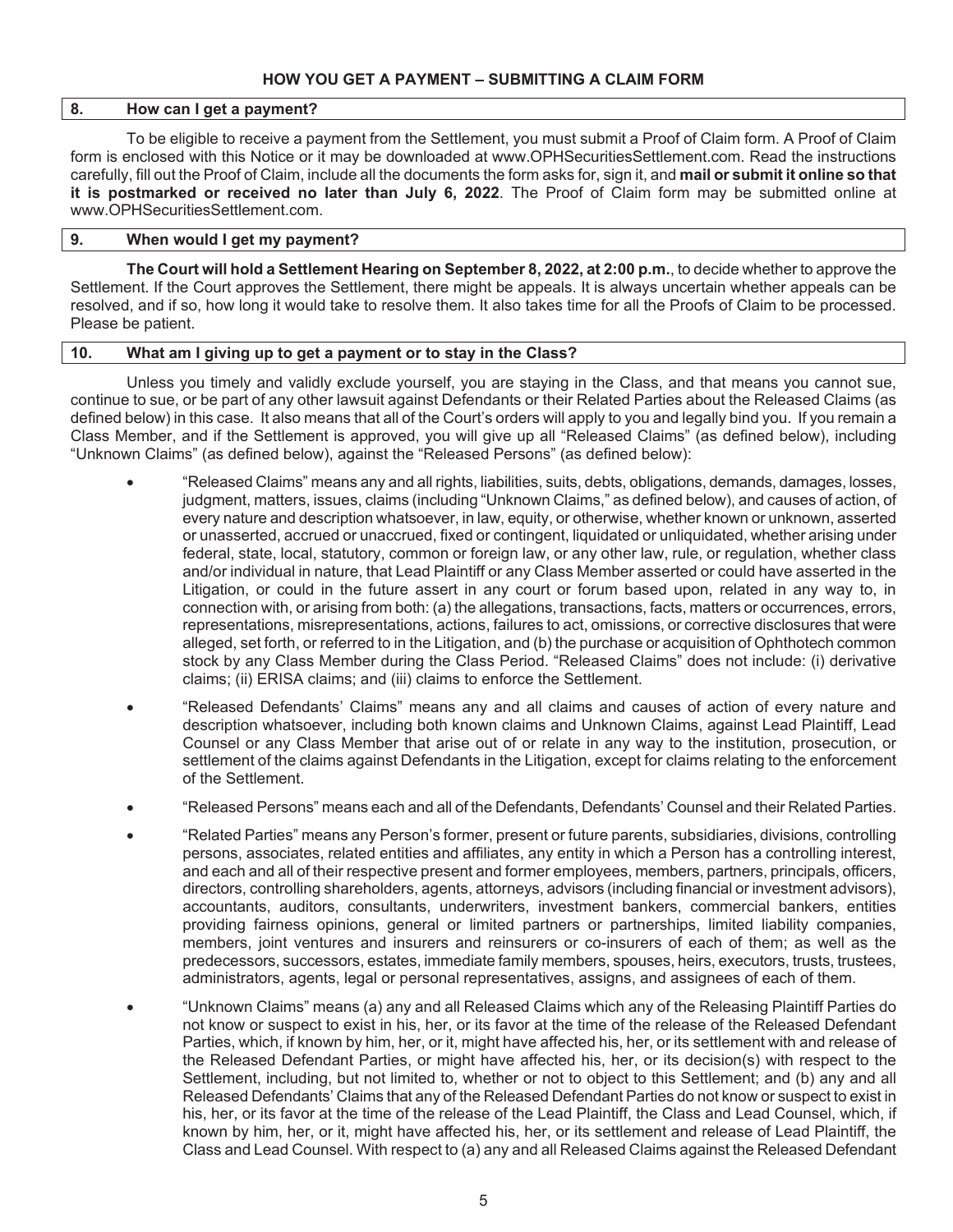Parties, and (b) any and all Released Defendants' Claims against Lead Plaintiff, the Class and Lead Counsel, the Settling Parties stipulate and agree that, upon the Effective Date, the Settling Parties shall expressly waive, and each Releasing Plaintiff Party and Released Defendant Party shall be deemed to have, and by operation of the Judgment shall have, expressly waived the provisions, rights, and benefits of California Civil Code §1542, which provides:

#### **A general release does not extend to claims that the creditor or releasing party does not know or suspect to exist in his or her favor at the time of executing the release and that, if known by him or her, would have materially affected his or her settlement with the debtor or released party.**

The Settling Parties shall expressly waive, and each Releasing Plaintiff Party and Released Defendant Party shall be deemed to have, and by operation of the Judgment shall have, expressly waived any and all provisions, rights, and benefits conferred by any law of any state or territory of the United States, or principle of common law, which is similar, comparable, or equivalent to California Civil Code §1542. The Releasing Plaintiff Parties and Released Defendant Parties acknowledge that they may hereafter discover facts, legal theories or authorities in addition to or different from those which he, she, it or their counsel now knows or believes to be true with respect to the subject matter of the Released Claims or Released Defendants' Claims, but (a) the Releasing Plaintiff Parties shall expressly fully, finally, and forever waive, compromise, settle, discharge, extinguish and release, and each Releasing Plaintiff Party shall be deemed to have waived, compromised, settled, discharged, extinguished, and released, and upon the Effective Date, and by operation of the Judgment, shall have waived, compromised, settled, discharged, extinguished, and released, fully, finally, and forever, any and all Released Claims against the Released Defendant Parties, known or unknown, suspected or unsuspected, contingent or non-contingent, accrued or unaccrued, whether or not concealed or hidden, which now exist, or heretofore have existed, or may hereafter exist, upon any theory of law or equity now existing or coming into existence in the future, including, but not limited to, conduct which is negligent, intentional, with or without malice, or a breach of any duty, law or rule, without regard to the subsequent discovery or existence of such different or additional facts, legal theories, or authorities, and (b) the Released Defendant Parties shall expressly fully, finally, and forever waive, compromise, settle, discharge, extinguish and release, and upon the Effective Date, and by operation of the Judgment, shall have waived, compromised, settled, discharged, extinguished, and released, fully, finally, and forever, any and all Released Defendants' Claims against the Lead Plaintiff, the Class and Lead Counsel, known or unknown, suspected or unsuspected, contingent or non-contingent, whether or not concealed or hidden, which now exist, or heretofore have existed, upon any theory of law or equity now existing or coming into existence in the future, including, but not limited to, conduct which is negligent, intentional, with or without malice, or a breach of any duty, law or rule, without regard to the subsequent discovery or existence of such different or additional facts, legal theories, or authorities. The Settling Parties acknowledge, and the Releasing Plaintiff Parties and Released Defendant Parties shall be deemed by operation of the Judgment to have acknowledged, that the foregoing waiver was separately bargained for and is an essential element of the Settlement of which this release is a part.

# **EXCLUDING YOURSELF FROM THE CLASS**

If you do not want to participate in this Settlement, and you want to keep the right to potentially sue the Defendants and the other Released Persons, on your own, about the claims being released by the Settlement, then you must take steps to remove yourself from the Settlement. This is called excluding yourself – or is sometimes referred to as "opting out." If you are requesting exclusion because you want to bring your own lawsuit based on the matters alleged in this Litigation, you may want to consult an attorney and discuss whether any individual claim that you may wish to pursue would be time-barred by the applicable statutes of limitation or repose.

#### **11. How do I get out of the Class and the proposed Settlement?**

To exclude yourself from the Class and the Settlement, you must send a letter by First-Class Mail stating that you "request exclusion from the Class in the *Ophthotech Securities Settlement*." Your letter must include your purchases or acquisitions of Ophthotech common stock during the Class Period, including the dates, the number of shares of Ophthotech common stock purchased or acquired, and price paid for each such purchase or acquisition. In addition, you must include your name, address, telephone number, and your signature. You must submit your exclusion request so that it is **postmarked no later than August 18, 2022** to:

*Ophthotech Securities Settlement*  c/o Gilardi & Co. LLC EXCLUSIONS 150 Royall Street, Suite 101 Canton, MA 02021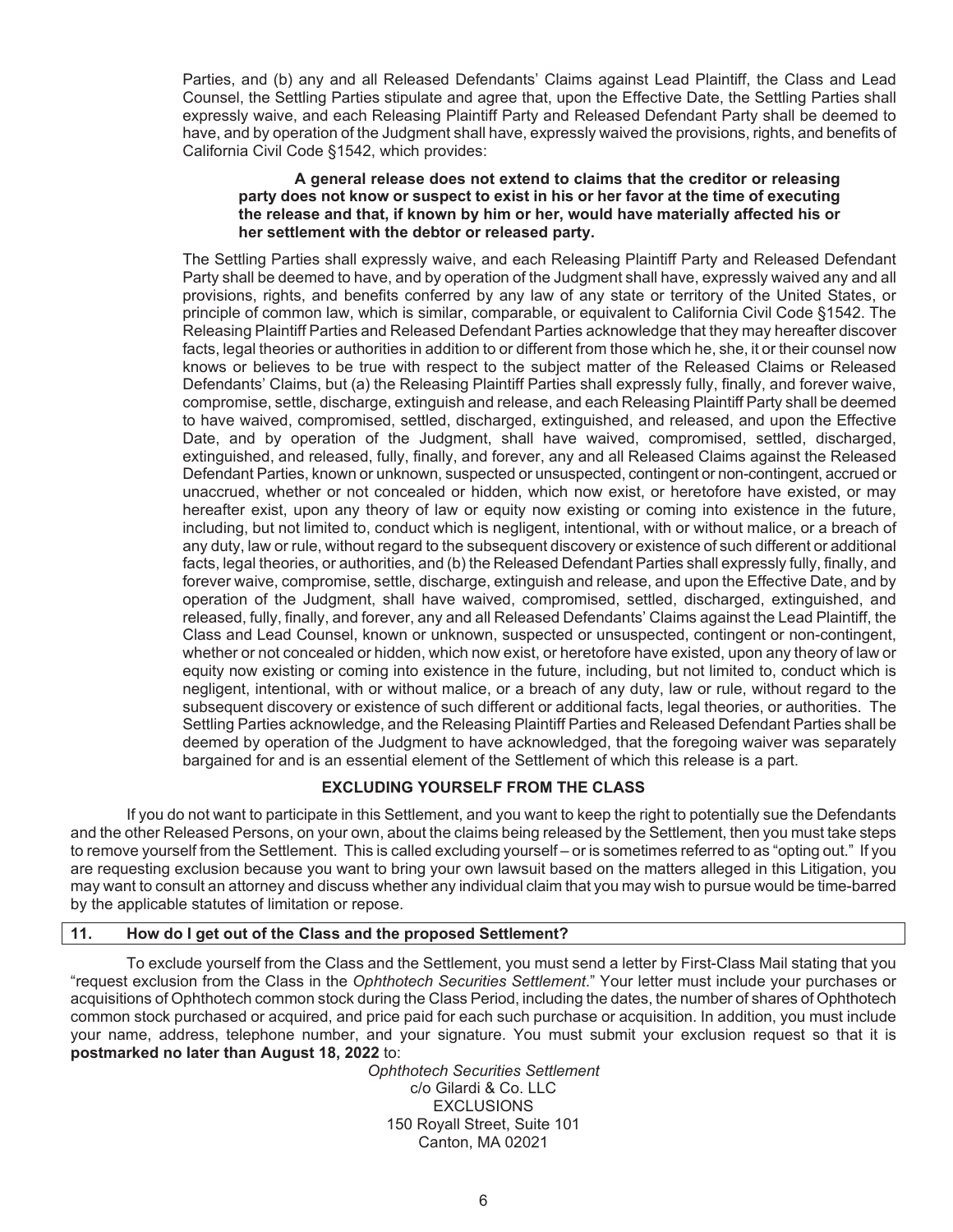If you ask to be excluded, you will not get any payment from the Settlement, and you cannot object to the Settlement. You will not be legally bound by anything that happens in this lawsuit, and you may be able to sue the Defendants and the other Released Persons about the Released Claims in the future.

# **12. If I do not exclude myself, can I sue the Defendants and the other Released Persons for the same thing later?**

No. Unless you exclude yourself, you give up any rights you may potentially have to sue the Defendants and the other Released Persons for any and all Released Claims. If you have a pending lawsuit against the Released Persons, speak to your lawyer in that case immediately. You must exclude yourself from the Class in this Litigation to continue your own lawsuit. Remember, the exclusion deadline is August 18, 2022.

#### **13. If I exclude myself, can I get money from the proposed Settlement?**

No. If you exclude yourself, you should not send in a Proof of Claim to ask for any money. But you may have the right to potentially sue or be part of a different lawsuit against the Defendants and the other Released Persons.

# **THE LAWYERS REPRESENTING YOU**

#### **14. Do I have a lawyer in this case?**

The Court ordered that the law firm of Robbins Geller Rudman & Dowd LLP represent the Class Members, including you. These lawyers are called Lead Counsel. If you want to be represented by your own lawyer, you may hire one at your own expense.

| 115. | How will the lawyers be paid? |  |
|------|-------------------------------|--|
|      |                               |  |

Lead Counsel will apply to the Court for an award of attorneys' fees not to exceed thirty percent (30%) of the Settlement Amount and for expenses, costs and charges in an amount not to exceed \$500,000 in connection with prosecuting the Litigation, plus interest on such fees and expenses at the same rate as earned by the Settlement Fund. Lead Plaintiff may seek up to \$7,500 for its costs and expenses incurred in representing the Class pursuant to 15 U.S.C. §78u-4(a)(4). Such sums as may be approved by the Court will be paid from the Settlement Fund.

# **OBJECTING TO THE SETTLEMENT**

You can tell the Court that you do not agree with the Settlement or any part of it.

# **16. How do I tell the Court that I object to the proposed Settlement?**

If you are a Class Member, you can comment on or object to the proposed Settlement, the proposed Plan of Allocation and/or Lead Counsel's fee and expense application. You can write to the Court setting out your comment or objection. The Court will consider your views. To comment or object, you must send a signed letter saying that you wish to comment on or object to the proposed Settlement in the *Ophthotech Securities Settlement*. Include your name, address, telephone number, and your signature, identify the date(s), price(s), and number of shares of Ophthotech common stock you purchased or acquired and sold during the Class Period, and state with specificity your comments or the reasons why you object to the proposed Settlement, Plan of Allocation and/or fee and expense application, including any legal and evidentiary support for such objection. Any objection must state whether it applies only to the objector, to a specific subset of the Class, or to the entire Class. You must also include copies of documents demonstrating your purchase(s), acquistion(s), and/or sale(s) of Ophthotech common stock during the Class Period. Your comments or objection must be filed with the Court and mailed or delivered to each of the following addresses such that it is *received* **no later than August 1, 2022:** 

CLERK OF THE COURT UNITED STATES DISTRICT COURT SOUTHERN DISTRICT OF NEW YORK Daniel Patrick Moynihan United States Courthouse 500 Pearl Street New York, NY 10007

ROBBINS GELLER RUDMAN & DOWD LLP ELLEN GUSIKOFF STEWART 655 West Broadway, Suite 1900 San Diego, CA 92101

#### **COURT LEAD COUNSEL DEFENDANTS' COUNSEL**

WILMER CUTLER PICKERING HALE AND DORR LLP MICHAEL G. BONGIORNO 7 World Trade Center 250 Greenwich Street New York, NY 10007

MORGAN, LEWIS & BOCKIUS LLP JORDAN D. HERSHMAN One Federal Street Boston, MA 02110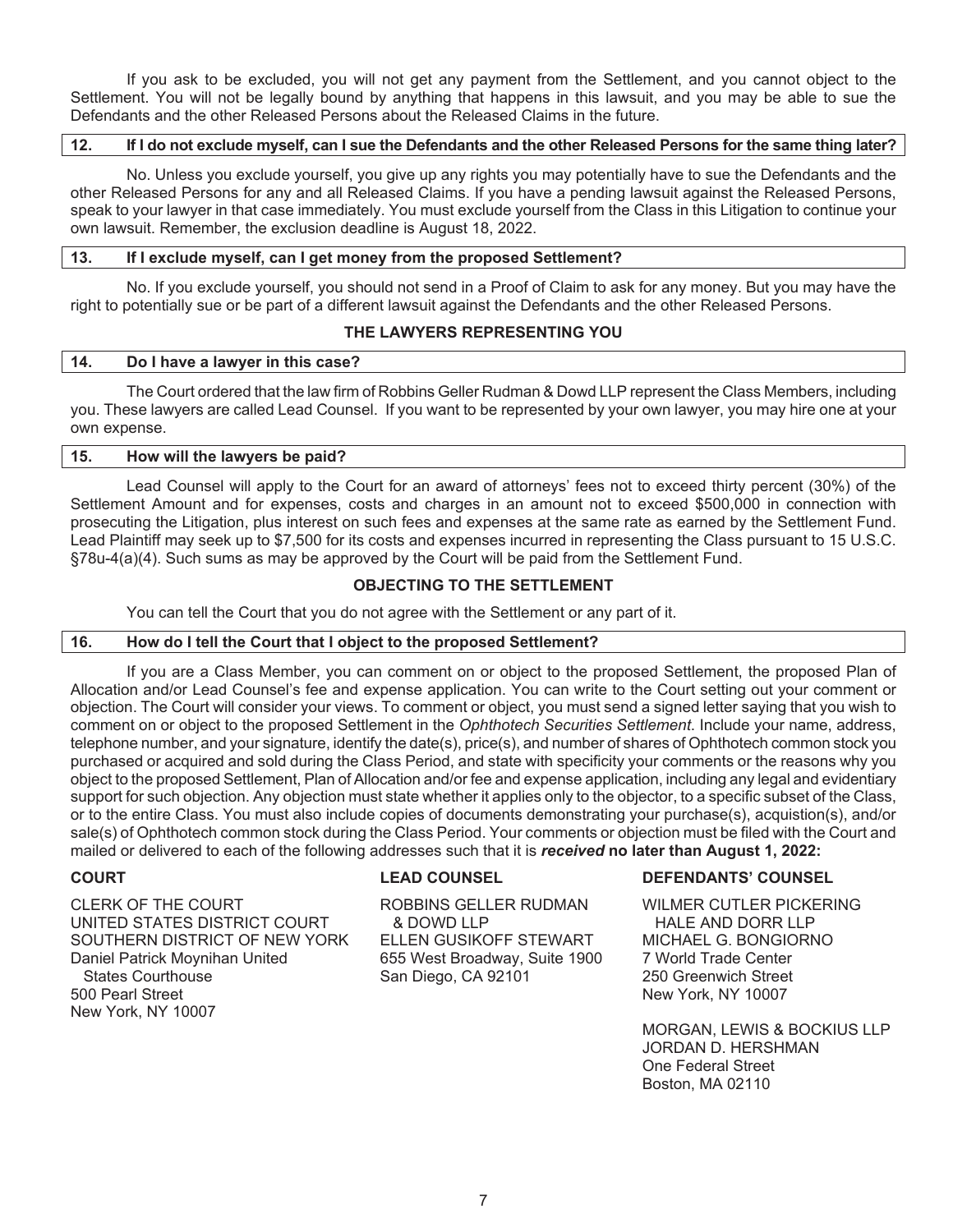# **17. What is the difference between objecting and excluding?**

Objecting is simply telling the Court that you do not like something about the Settlement. You can object **only** if you stay in the Class.

Excluding yourself is telling the Court that you do not want to recover money from the Settlement and do not want to release any claims you think you may have against Defendants and their Related Parties. If you exclude yourself, you cannot object to the Settlement because it does not affect you.

# **THE COURT'S SETTLEMENT HEARING**

The Court will hold a hearing to decide whether to approve the proposed Settlement. You may attend and you may ask to speak, but you do not have to.

#### **18. When and where will the Court decide whether to approve the proposed Settlement?**

The Court will hold a Settlement Hearing at **2:00 p.m., on September 8, 2022**, in the Courtroom of the Honorable Vernon S. Broderick, at the United States District Court for the Southern District of New York, Thurgood Marshall United States Courthouse, 40 Foley Square, New York, NY 10007. At the hearing, the Court will consider whether the Settlement and the Plan of Allocation are fair, reasonable, and adequate. If there are objections, the Court will consider them, even if you do not ask to speak at the hearing. The Court will listen to people who have asked to speak at the hearing. The Court may also decide how much to pay to Lead Counsel and Lead Plaintiff. After the Settlement Hearing, the Court will decide whether to approve the Settlement and the Plan of Allocation. We do not know how long these decisions will take. You should be aware that the Court may change the date and time of the Settlement Hearing without another notice being sent to Class Members. If you want to attend the hearing, you should check with Lead Counsel or the Settlement website www.OPHSecuritiesSettlement.com beforehand to be sure that the date and/or time has not changed.

In addition, the recent Coronavirus (COVID-19) pandemic is a fluid situation that creates the possibility that the Court may decide to conduct the Settlement Hearing by video or telephonic conference, or otherwise allow Class Members to appear at the hearing by phone or video, without further written notice to the Class. **In order to determine whether the date and time of the Settlement Hearing have changed, or whether Class Members must or may participate by phone or video, it is important that you monitor the Court's docket and the Settlement website, www.OPHSecuritiesSettlement.com, before making any plans to attend the Settlement Hearing. Any and all updates regarding the Settlement Hearing, including any changes to the date or time of the hearing or updates regarding in-person or remote appearances at the hearing, will be posted to the Settlement website, www.OPHSecuritiesSettlement.com. Also, if the Court requires or allows Class Members to participate in the Settlement Hearing by telephone or video, to access information will be posted to the Settlement website, www.OPHSecuritiesSettlement.com.** 

#### **19. Do I have to come to the hearing?**

No. Lead Counsel will answer questions the Court may have. But, you are welcome to come at your own expense. If you send an objection, you do not have to come to Court to talk about it. As long as you mailed your written objection on time, the Court will consider it. You may also pay your own lawyer to attend, but it is not necessary. Class Members do not need to appear at the hearing or take any other action to indicate their approval.

#### **20. May I speak at the hearing?**

If you object to the Settlement, the Plan of Allocation, and/or the fee and expense application, you may ask the Court for permission to speak at the Settlement Hearing. To do so, you must include with your objection (*see* question 16 above) a statement saying that it is your "Notice of Intention to Appear in the *Ophthotech Securities Settlement*." Persons who intend to object to the Settlement, the Plan of Allocation, and/or any attorneys' fees and expenses to be awarded to Lead Counsel or Lead Plaintiff and desire to present evidence at the Settlement Hearing must include in their written objections the identity of any witnesses they may call to testify and exhibits they intend to introduce into evidence at the Settlement Hearing. Your notice of intention to appear must be *received* **no later than August 1, 2022**, and addressed to the Clerk of the Court, Lead Counsel, and Defendants' Counsel, at the addresses listed above in question 16.

You cannot speak at the hearing if you exclude yourself from the Class.

#### **IF YOU DO NOTHING**

# **21. What happens if I do nothing?**

If you do nothing, you will not receive any money from this Settlement. In addition, unless you exclude yourself, you will not be able to start a lawsuit, continue with a lawsuit, or be part of any other lawsuit against Defendants and their Related Parties about the Released Claims in this case.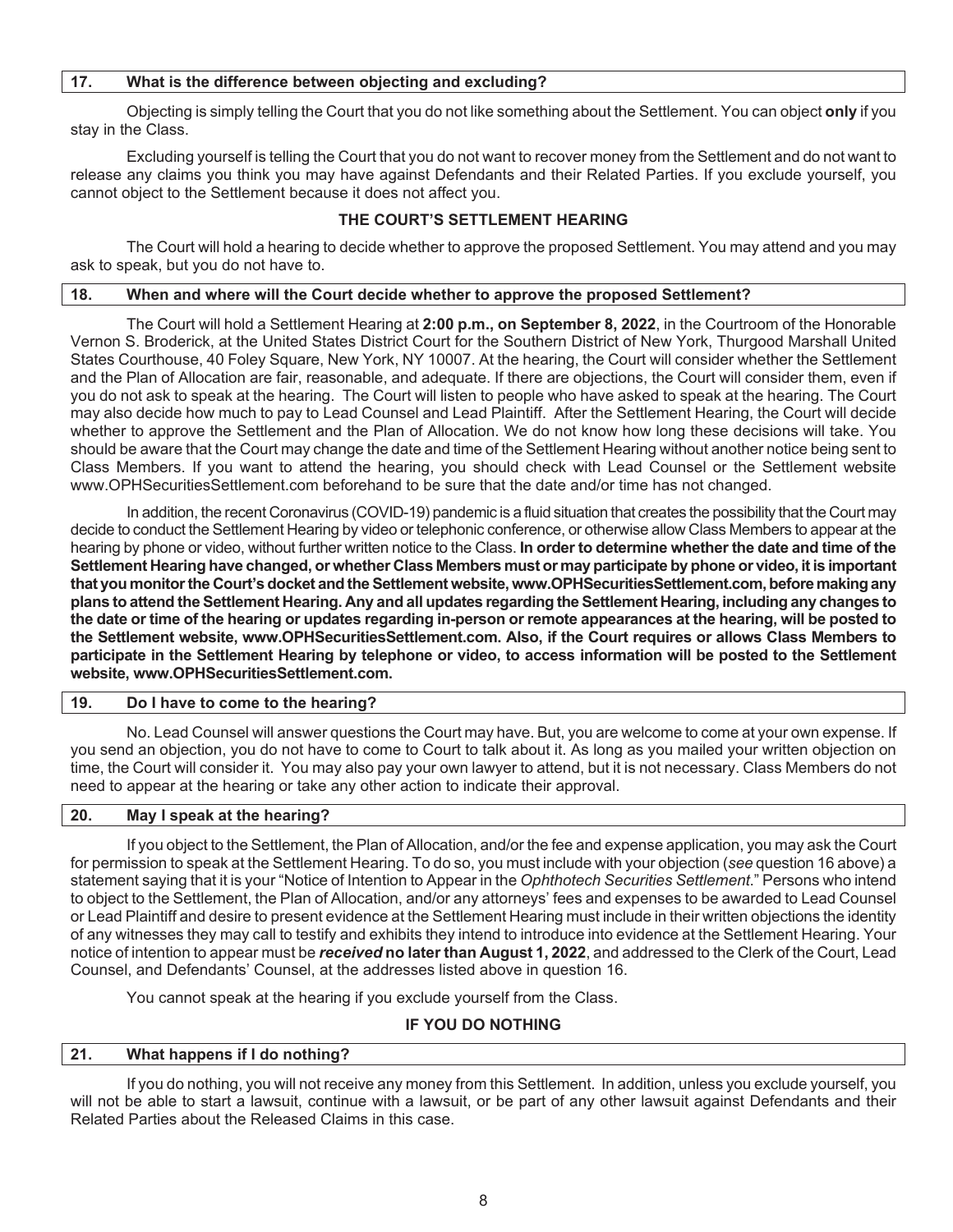#### **GETTING MORE INFORMATION**

#### **22. How do I get more information?**

For even more detailed information concerning the matters involved in this Litigation, you can obtain answers to common questions regarding the proposed Settlement by contacting the Claims Administrator toll-free at 1-888-808-4866. Reference is also made to the Settlement Agreement, to the pleadings in support of the Settlement, to the Orders entered by the Court and to the other Settlement related papers filed in the Litigation, which are posted on the Settlement website at www.OPHSecuritiesSettlement.com, and which may be inspected at the Office of the Clerk of the United States District Court for the Southern District of New York, during regular business hours. For a fee, all papers filed in this Litigation are available at www.pacer.gov.

# **PLAN OF ALLOCATION OF NET SETTLEMENT FUND AMONG CLASS MEMBERS**

The Settlement Amount of \$29 million and any interest earned thereon is the "Settlement Fund." The Settlement Fund, less all taxes, tax expenses, notice and claims administration expenses, and approved fees and expenses (the "Net Settlement Fund") shall be distributed to Class Members who submit timely and valid Proof of Claim forms to the Claims Administrator ("Authorized Claimants"). The Plan of Allocation provides that you will be eligible to participate in the distribution of the Net Settlement Fund only if you have an overall net loss on all of your transactions in Ophthotech common stock during the Class Period.

The objective of the Plan of Allocation is to equitably distribute the Net Settlement Fund among Class Members based on their respective alleged economic losses resulting from the securities law violations alleged in the Litigation.

The Claims Administrator shall determine each Class Member's share of the Net Settlement Fund based upon the recognized loss formula (the "Recognized Loss") described below. A Recognized Loss will be calculated for each share of Ophthotech common stock purchased or acquired during the Class Period. The calculation of Recognized Loss will depend upon several factors, including when the Ophthotech common stock was purchased or acquired and in what amounts, whether the shares were sold, and, if so, when they were sold and for what amounts.

The Recognized Loss is not intended to estimate the amount a Class Member may have been able to recover after a trial, nor to estimate the amount you will receive. It is a formula for allocating the Net Settlement Fund among all Authorized Claimants. The allocation below is based on the following inflation per share amounts for Class Period share purchases and sales as well as the statutory PSLRA 90-day look-back amount of \$4.57 per share.<sup>2</sup> Furthermore, if any of the formulas set forth below yield an amount less than \$0.00, the claim per share shall be \$0.00.

The Plan of Allocation was developed in consultation with Lead Plaintiffs' damages expert. In developing the Plan of Allocation, Lead Plaintiff's damages expert calculated the estimated amount of alleged artificial inflation in the per share prices of Ophthotech common stock that was allegedly caused by Defendants' alleged materially false and misleading statements and omissions. In calculating the estimated artificial inflation allegedly caused by those misrepresentations and omissions Lead Plaintiff's damages expert considered the price change in Ophthotech common stock in reaction to the public disclosure that allegedly corrected the alleged misrepresentation of omissions, adjusting the price change for factors that were attributable to market forces, and for non-fraud relating Company-specific information.

In order to have recoverable damages under the federal securities laws, disclosures of the alleged misrepresentation and/or omission must be the cause of the decline in the price of the security. In this Litigation, Lead Plaintiff alleges that corrective information allegedly impacting the price of Ophthotech common stock (the "corrective disclosure") was released to the market on December 12, 2016. Taking into consideration the heightened risks of proving at trial that the entire stock price decline on December 12, 2016 was caused by the allegedly corrective information, the Recognized Loss Amount for purchases or acquisitions of Ophthotech common stock from March 2, 2015 through and including the close of trading on December 11, 2016, as set forth below, is reduced by 50%. In order to have a "Recognized Loss Amount" under the Plan of Allocation, shares of Ophthotech common stock must have been purchased or acquired during the Class Period and held through the issuance of the corrective disclosure.

<sup>2</sup> Under §21(D)(e)(1) of the Exchange Act, "in any private action arising under this Act in which the plaintiff seeks to establish damages by reference to the market price of a security, the award of damages to the plaintiff shall not exceed the difference between the purchase or sale price paid or received, as appropriate, by the plaintiff for the subject security and the mean trading price of that security during the 90-day period beginning on the date on which the information correcting the misstatement or omission that is the basis for the action is disseminated to the market." Consistent with the requirements of the statute, Recognized Loss Amounts for Ophthotech common stock are reduced to an appropriate extent by taking into account the closing prices of Ophthotech common stock during the 90-day look-back period. The mean (average) closing price for Ophthotech common stock during this 90-day look-back period was \$4.57 per share as shown in Table A.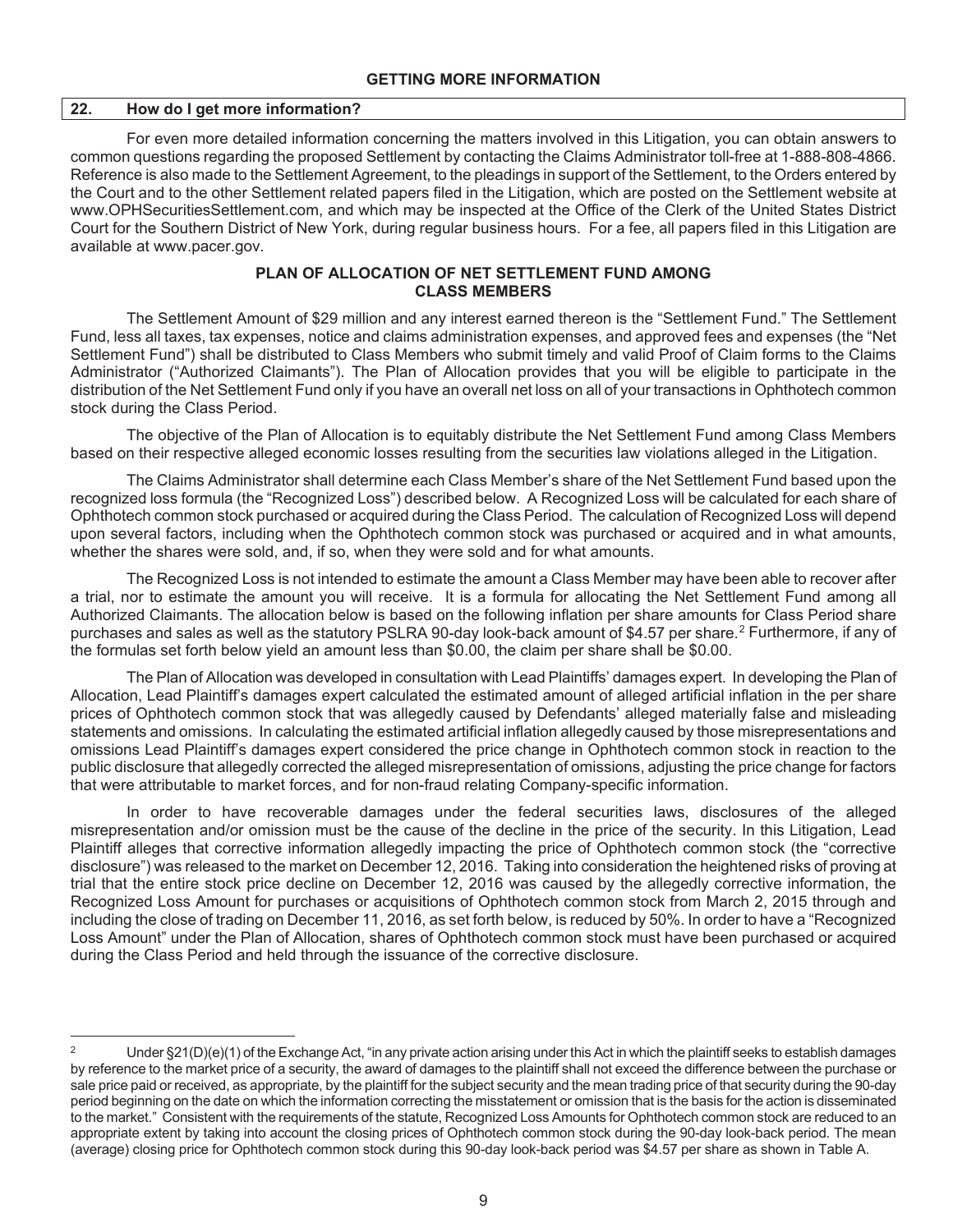A "claim" will be calculated as follows:

For each share of Ophthotech common stock purchased or acquired from March 2, 2015 through and including the close of trading on December 11, 2016, and:

(a) Sold prior to the close of trading on December 11, 2016, the Recognized Loss Amount will be \$0.00;

(b) Sold from December 12, 2016 through and including the close of trading on March 10, 2017, the Recognized Loss Amount will be *the least of*: (i) \$16.72 per share, (ii) the purchase price minus the sale price, or (iii) the purchase price minus the average closing price between December 12, 2016 and the date of sale as stated in Table A below; and

(c) Held as of the close of trading on March 10, 2017, the Recognized Loss Amount will be *the lesser of*: (i) \$16.72 per share, or (ii) the purchase price minus \$4.57, the average closing price for Ophthotech common stock between December 12, 2016 and March 10, 2017 (the last entry on Table A below).

# **TABLE A**

#### **Ophthotech Closing Price and Average Closing Price December 12, 2016 – March 10, 2017**

|             |                      | <b>Average Price</b>                |             |                      | <b>Average Price</b>                |
|-------------|----------------------|-------------------------------------|-------------|----------------------|-------------------------------------|
|             |                      | <b>Between</b>                      |             |                      | <b>Between</b>                      |
| <b>Date</b> | <b>Closing Price</b> | 12/12/2016 and<br><b>Date Shown</b> | <b>Date</b> | <b>Closing Price</b> | 12/12/2016 and<br><b>Date Shown</b> |
| 12/12/2016  | \$5.29               | \$5.29                              | 1/27/2017   | \$4.72               | \$4.86                              |
| 12/13/2016  | \$5.13               | \$5.21                              | 1/30/2017   | \$4.52               | \$4.85                              |
| 12/14/2016  | \$4.93               | \$5.12                              | 1/31/2017   | \$4.76               | \$4.85                              |
| 12/15/2016  | \$4.86               | \$5.05                              | 2/1/2017    | \$4.70               | \$4.84                              |
| 12/16/2016  | \$5.19               | \$5.08                              | 2/2/2017    | \$4.66               | \$4.84                              |
| 12/19/2016  | \$5.05               | \$5.08                              | 2/3/2017    | \$4.59               | \$4.83                              |
| 12/20/2016  | \$4.89               | \$5.05                              | 2/6/2017    | \$4.57               | \$4.82                              |
| 12/21/2016  | \$4.82               | \$5.02                              | 2/7/2017    | \$4.43               | \$4.81                              |
| 12/22/2016  | \$4.82               | \$5.00                              | 2/8/2017    | \$4.39               | \$4.80                              |
| 12/23/2016  | \$5.09               | \$5.01                              | 2/9/2017    | \$4.32               | \$4.79                              |
| 12/27/2016  | \$4.92               | \$5.00                              | 2/10/2017   | \$4.48               | \$4.78                              |
| 12/28/2016  | \$4.86               | \$4.99                              | 2/13/2017   | \$4.46               | \$4.78                              |
| 12/29/2016  | \$4.93               | \$4.98                              | 2/14/2017   | \$4.60               | \$4.77                              |
| 12/30/2016  | \$4.83               | \$4.97                              | 2/15/2017   | \$4.80               | \$4.77                              |
| 1/3/2017    | \$4.78               | \$4.96                              | 2/16/2017   | \$4.64               | \$4.77                              |
| 1/4/2017    | \$5.05               | \$4.97                              | 2/17/2017   | \$4.50               | \$4.76                              |
| 1/5/2017    | \$4.98               | \$4.97                              | 2/21/2017   | \$4.36               | \$4.76                              |
| 1/6/2017    | \$4.96               | \$4.97                              | 2/22/2017   | \$4.25               | \$4.75                              |
| 1/9/2017    | \$4.85               | \$4.96                              | 2/23/2017   | \$4.26               | \$4.74                              |
| 1/10/2017   | \$5.13               | \$4.97                              | 2/24/2017   | \$4.24               | \$4.73                              |
| 1/11/2017   | \$4.88               | \$4.96                              | 2/27/2017   | \$4.57               | \$4.72                              |
| 1/12/2017   | \$4.92               | \$4.96                              | 2/28/2017   | \$3.58               | \$4.70                              |
| 1/13/2017   | \$4.86               | \$4.96                              | 3/1/2017    | \$3.76               | \$4.68                              |
| 1/17/2017   | \$4.72               | \$4.95                              | 3/2/2017    | \$3.67               | \$4.67                              |
| 1/18/2017   | \$4.72               | \$4.94                              | 3/3/2017    | \$3.64               | \$4.65                              |
| 1/19/2017   | \$4.62               | \$4.93                              | 3/6/2017    | \$3.65               | \$4.63                              |
| 1/20/2017   | \$4.61               | \$4.91                              | 3/7/2017    | \$3.64               | \$4.61                              |
| 1/23/2017   | \$4.48               | \$4.90                              | 3/8/2017    | \$3.62               | \$4.60                              |
| 1/24/2017   | \$4.50               | \$4.89                              | 3/9/2017    | \$3.63               | \$4.58                              |
| 1/25/2017   | \$4.61               | \$4.88                              | 3/10/2017   | \$3.75               | \$4.57                              |
| 1/26/2017   | \$4.49               | \$4.86                              |             |                      |                                     |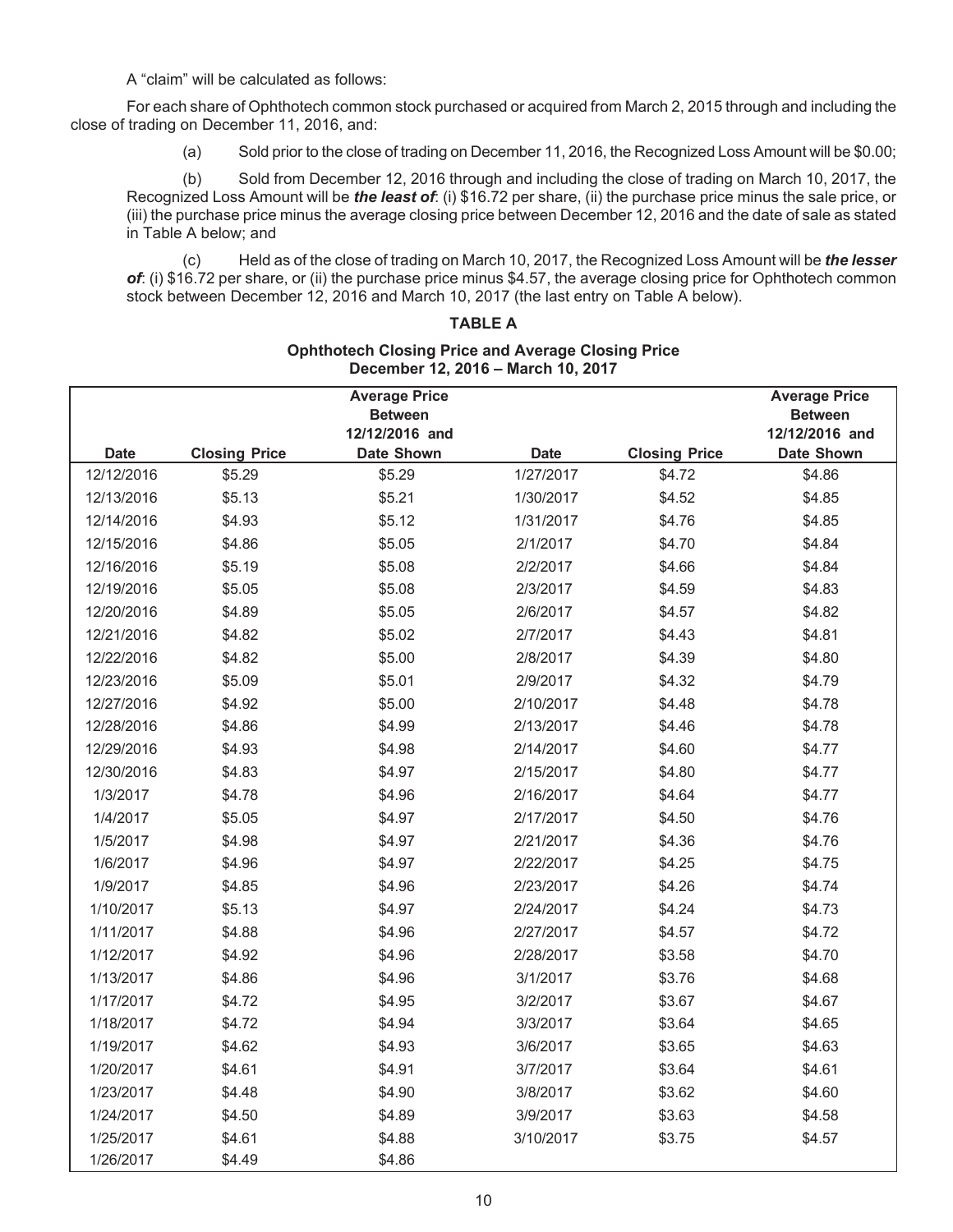For Class Members who held Ophthotech common stock at the beginning of the Class Period or made multiple purchases, acquisitions or sales during the Class Period, the First-In, First-Out ("FIFO") method will be applied to such holdings, purchases, acquisitions and sales for purposes of calculating a claim. Under the FIFO method, sales of Ophthotech common stock during the Class Period will be matched, in chronological order, first against Ophthotech common stock held at the beginning of the Class Period. The remaining sales of Ophthotech common stock the Class Period will then be matched, in chronological order, against Ophthotech common stock purchased or acquired during the Class Period.

A Class Member will be eligible to receive a distribution from the Net Settlement Fund only if a Class Member had a net overall loss, after all profits from transactions in all Ophthotech common stock described above during the Class Period are subtracted from all losses. However, the proceeds from sales of Ophthotech common stock that have been matched against Ophthotech common stock held at the beginning of the Class Period will not be used in the calculation of such net loss. No distributions will be made to Authorized Claimants who would otherwise receive a distribution of less than \$10.00.

A purchase, acquisition or sale of Ophthotech common stock shall be deemed to have occurred on the "contract" or "trade" date as opposed to the "settlement" or "payment" date. All purchase, acquisition and sale prices shall exclude any fees and commissions. The receipt or grant by gift, devise, or operation of law of Ophthotech common stock during the Class Period shall not be deemed a purchase, acquisition or sale of Ophthotech common stock for the calculation of a claimant's recognized claim nor shall it be deemed an assignment of any claim relating to the purchase, or acquisition of such share unless specifically provided in the instrument of gift or assignment. The receipt of Ophthotech common stock during the Class Period in exchange for securities of any other corporation or entity shall not be deemed a purchase or acquisition of Ophthotech common stock.

With respect to Ophthotech common stock purchased or sold through the exercise of an option, the purchase/sale of the Ophthotech common stock is the exercise date of the option and the purchase/sale price of the Ophthotech common stock is the exercise price of the option. Any recognized claim arising from the purchase of Ophthotech common stock acquired during the Class Period through the exercise of an option on Ophthotech common stock shall be computed as provided for other purchases of Ophthotech common stock in the Plan of Allocation.

Distributions will be made to Authorized Claimants after all claims have been processed, after the Court has finally approved the Settlement, and after any appeals are resolved. If there is any balance remaining in the Net Settlement Fund after at least six (6) months from the initial date of distribution of the Net Settlement Fund (whether by reason of tax refunds, uncashed checks, or otherwise), the Claims Administrator shall, if feasible, reallocate such balance among Authorized Claimants in an equitable and economic fashion. These redistributions shall be repeated until the balance remaining in the Net Settlement Fund is no longer economically feasible to distribute to Class Members. Thereafter, any balance that still remains in the Net Settlement Fund shall be donated to any appropriate non-sectarian, non-profit charitable organization(s) serving the public interest.

Please contact the Claims Administrator or Lead Counsel if you disagree with any determinations made by the Claims Administrator regarding your Proof of Claim. If you are dissatisfied with the determinations, you may ask the Court, which retains jurisdiction over all Class Members and the claims administration process, to decide the issue by submitting a written request.

The Court has reserved jurisdiction to allow, disallow, or adjust the claim of any Class Member on equitable grounds.

Payment pursuant to the Plan of Allocation set forth above shall be conclusive against all Authorized Claimants. Defendants, their respective counsel, and all other Released Persons will have no responsibility or liability whatsoever for the investment of the Settlement Fund, the distribution of the Net Settlement Fund, the Plan of Allocation, or the payment of any claim. No Person shall have any claim against Lead Plaintiff, Lead Counsel, the Claims Administrator, or other Person designated by Lead Counsel, Defendants, or Defendants' Counsel based on distributions made substantially in accordance with the Stipulation and the Settlement contained therein, the Plan of Allocation, or further orders of the Court. All Class Members who fail to complete and submit a valid and timely Proof of Claim shall be barred from participating in distributions from the Net Settlement Fund (unless otherwise ordered by the Court), but otherwise shall be bound by all of the terms of the Stipulation, including the terms of any judgment entered and the releases given.